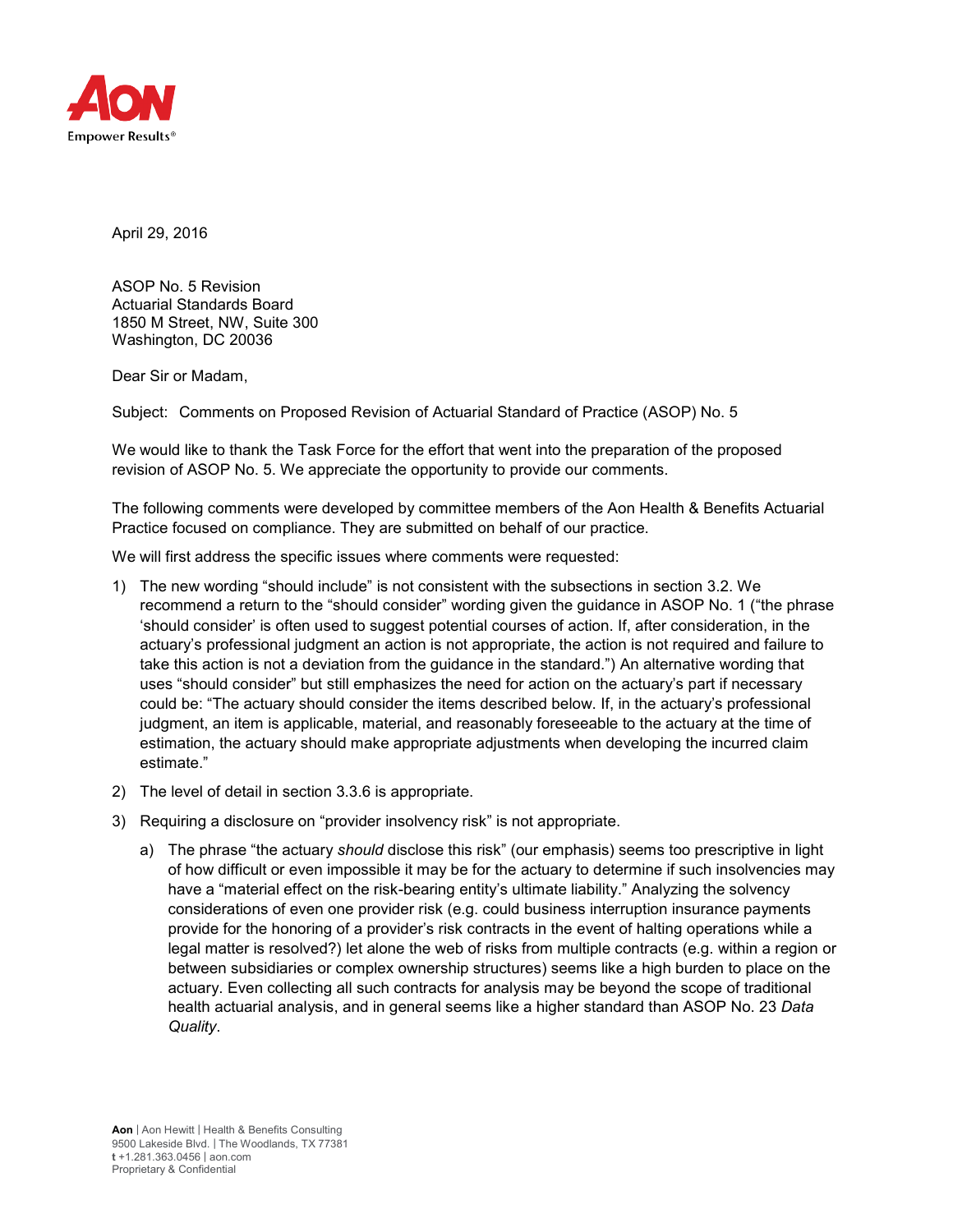

- b) If the actuary is somehow able to determine if insolvency may have a material effect based on known information, this may introduce a bias as there will certainly be unknown cases that are not addressed.
- 4) The methods included (development, projection, tabular, and other) are appropriate.
- 5) The methods in section 3.4 are generally described in appropriate detail, but we recommend that this section be reorganized and some information shifted to section 3.2 for succinctness and readability.
	- a) Each of the methods has a definition in section 2, but those definitions are only referenced in section 3.4. A definition for a term seems most appropriate when the term is referenced throughout the document. Sections 3.4.2 Tabular Method and 3.4.3 Projection Methods then restate the definitions and include more detail. Removing the definitions from section 2 and only including them in the text of section 3 would allow the reader to get a full picture of the methods discussion without switching between sections.
	- b) The description of the development method "the actuary estimates the percentage or amount of completion needed to project all future yet unrecorded claims accruable to the valuation period…" was removed. In our opinion, this wording was the clearest description of the method and a similar description should be added back to the text. "All future yet unrecorded…" is vague given the other wording in the ASOP; perhaps "the unpaid claims liability" would be better given definition 2.16.
	- c) The wording about special considerations in section 3.4.1 Development Method ("When using the development method…significant changes in medical practices") is redundant since these considerations were already discussed in detail in section 3.2.
	- d) Section 3.4.3 Projection Methods mentions additional considerations ("using risk adjustment techniques or pharmacy claims to help project shifts in the morbidity of the block") that may be more appropriate in section 3.2.
	- e) To improve flow, it may more sense to put section 3.4.3 Projection Methods immediately after Section 3.4.1 Development Method. The projection method often supplements the development method and this is referenced in the text.
- 6) The requirement to disclose explicit provision for adverse deviation is appropriate.

We also believe the following items merit further consideration:

- 1) Section 1.2 Scope
	- a) The addition of "risk-bearing" before "entities" in the exposure draft could be read as "insured riskbearing entities," which may not have been intended. Perhaps the wording "insured or noninsured" is no longer necessary and can be removed.
- 2) Definition 2.3 Carve-Outs
	- a) We noted that this description was moved from section 3.2.6 of the current ASOP to its own definition in section 2 of the exposure draft. We believe it is still more appropriate to include the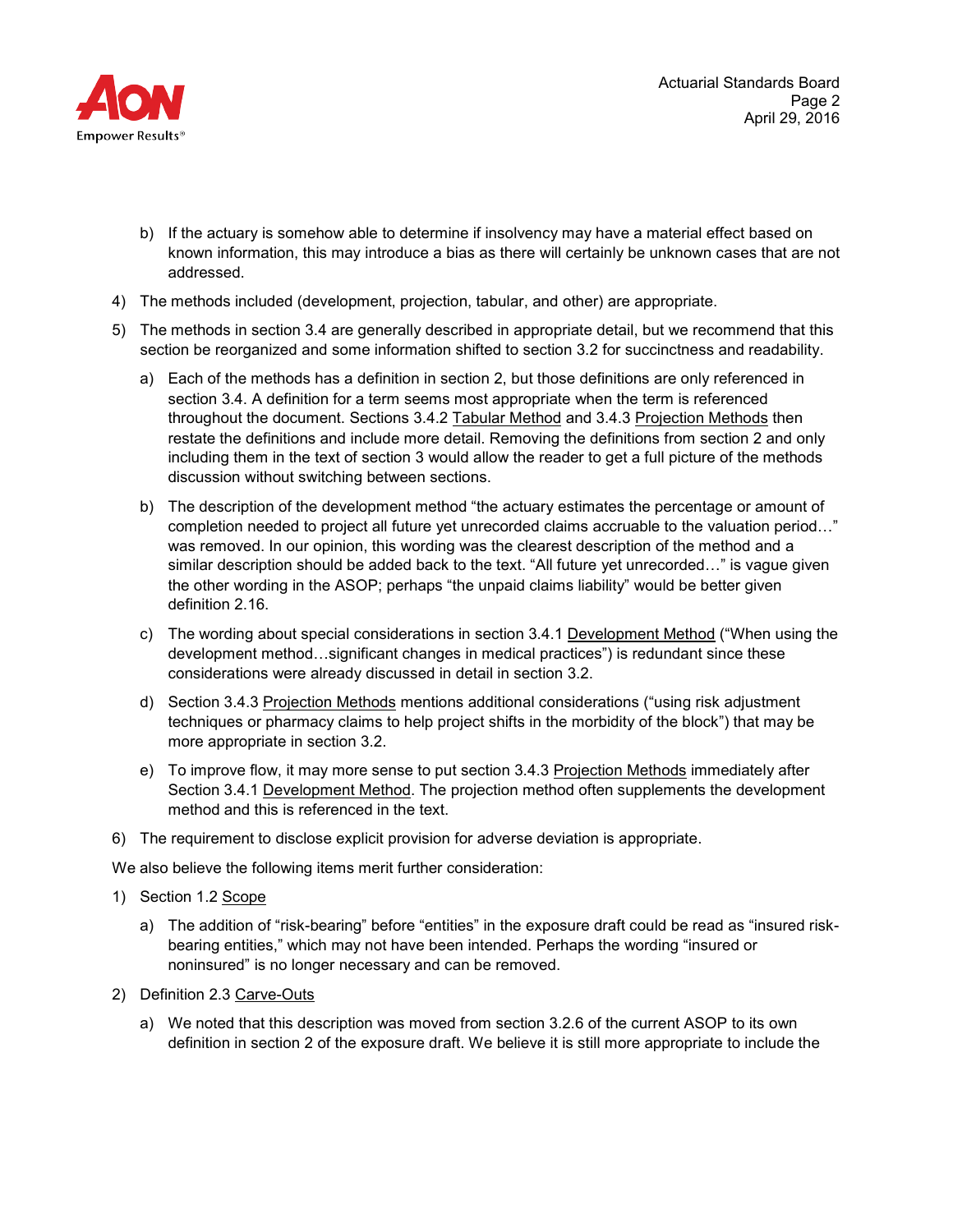

description in section 3.2.9 (of the exposure draft), consistent with our point earlier regarding definitions that are only used in one place in the text.

- b) The new phrase "Designated services provided by specific providers" is misleading. Strictly reading the definition of carve-outs, dental would be considered a carve-out because it is a "designated service provided by (a) specific provider," namely, a dentist. But in the context of 3.2.9, dental would not be a carve-out if it falls under the medical plan.
- c) Including a description of carve-outs at the beginning of section 3.2.9 rather than leading with the "should consider" statement does not maintain the symmetry with the other sections, but in our opinion the improvement in readability outweighs this concern.
- 3) Definition 2.8 Incurred Claims
	- a) The very end of this statement says "less the estimate of **unpaid claims liabilities** at the end of the prior valuation date."
	- b) "At the end of" should just be "as of" since "valuation period" from the prior document was changed to "valuation date" here.
- 4) Definition 2.11 Providers
	- a) Including examples of groups or organizations, e.g. IPAs or ACOs, may improve this definition and further clarify the discussion in section 3.3.6.
- 5) Section 3.2.1 Health Benefit Plan Provisions and Business Practices
	- a) The section begins with "The actuary should consider the **health benefit plan** provisions and business practices…" The health benefit plan is defined as a contract or other financial arrangement in definition 2.7, and it's unclear how a contract or financial arrangement can have business practices. Are the business practices that should be considered those of the riskbearing entity (for example, how a self-insured employer makes decisions on how plan provisions are ultimately administered when faced with appeals), or perhaps an external contracted party (as mentioned in section 3.2.4 Organizational Claims Administration)? If so, (a) clarifying adjective(s) could be included before "business practices."
	- b) The second paragraph beginning with "The actuary should make a reasonable effort…" would be clearer if business practices were clarified above. The additional word "internal" added before "business practices" in this paragraph is not enough to clarify.
	- c) It would also make sense to add plan provisions to the second sentence of the second paragraph: "The actuary should also be familiar with any changes in *plan provisions or* internal business practices…" As it reads currently, it seems to only reference changes in business practices.
- 6) Section 3.2.10 Special Considerations for Long-Term Products
	- a) The reorganization of the sentences in this section makes it difficult to follow. The "should consider" sentence comes first and references "*these* health benefit plans." The definition then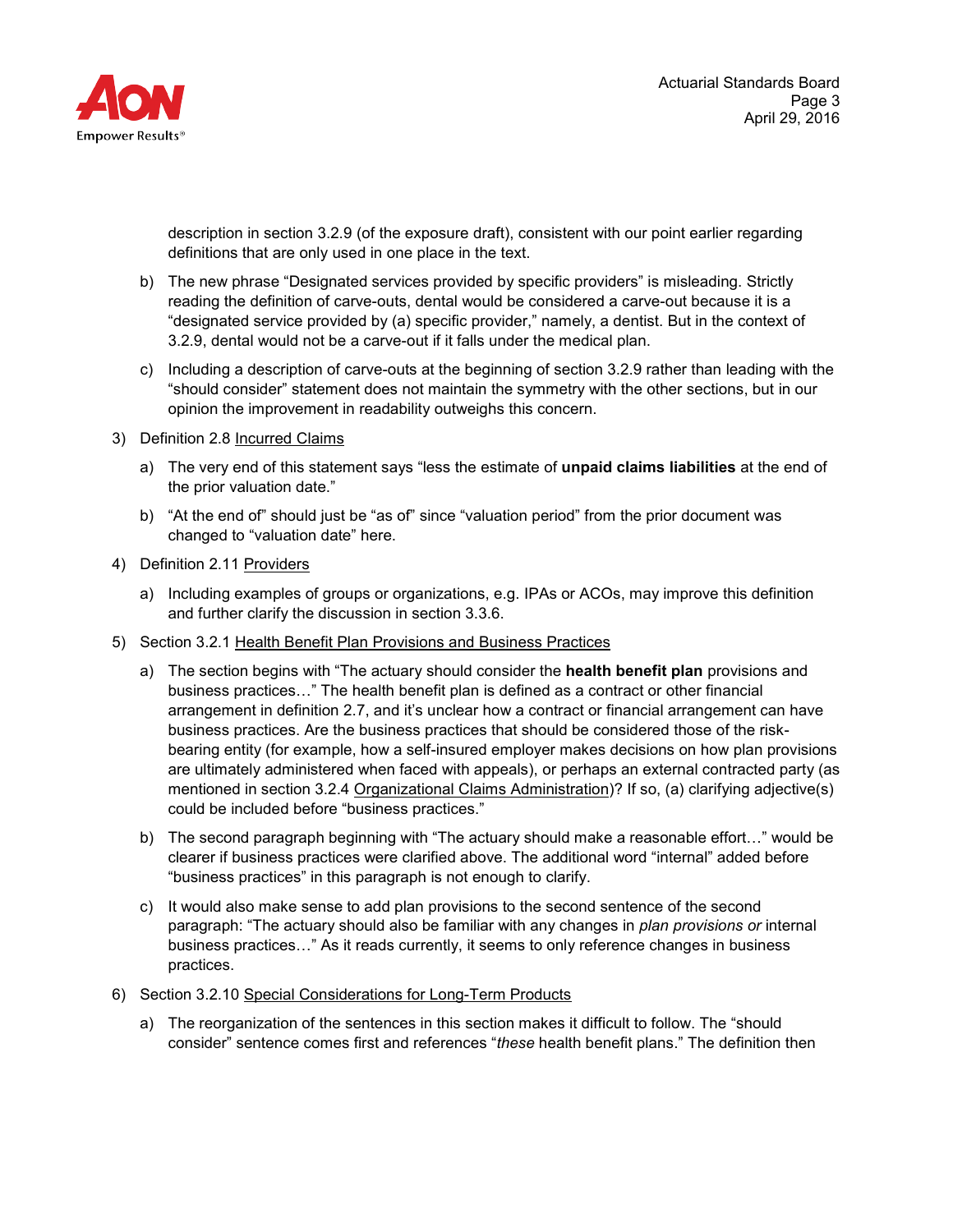

follows and describes what *these* means, requiring the reader to go back to the first sentence again to reread it in the proper context. The description needs to come before the reference.

- b) Similar to our point on carve-outs above, moving the "should consider" sentence away from the first sentence in this section does not maintain the symmetry with the other sections, but readability is improved.
- 7) Section 3.4.2 Tabular Method
	- a) This section uses the terms "known" and "unknown" (as it does in the current ASOP). It would be more appropriate to use "reported" and "unreported" to be consistent with definitions 2.13 and 2.16.
- 8) Section 4.2 Changes in Assumptions, Procedures, Methods or Models
	- a) It doesn't seem necessary to lead with "In addition to those in section 4.1," as it's given that the actuary should already be following section 4.1 in the actuarial communication.
	- b) It may improve readability to reorder the section and lead with the clarification of when this disclosure is necessary: "When the **incurred claim** estimate is an update of a previous estimate, the actuary should disclose changes in assumptions, procedures, methods, or models that the actuary believes to have a material impact on the **incurred claim** estimate, as well as the reasons for such changes to the extent known by the actuary."
	- c) This reorganization results in the replacement of "may need to disclose" with "should disclose." If the intent is that the actuary may also disclose this in other situations (subject to the actuary's judgment), the section could also say "The actuary may need to disclose such changes in other cases, consistent with the purpose or use of the **incurred claim** estimate."
	- d) The language about not requiring the actuary to measure or quantify the impact of such changes would remain.
- 9) Precision of the terms "paid" and "processed"
	- a) The definition of **unpaid claims liability** is: "The value of the unpaid portion of incurred claims, including (1) unreported claims; (2) reported but unprocessed claims; and (3) processed but unpaid claims."
	- b) The definition of the **development method** states: "The processing date is typically the date the claim is received, adjudicated, or paid by the claim payer. The **development method**…is used to help estimate the unprocessed portion of **incurred claims.**"
		- i) The definition of the development method blurs the distinction between paid and processed established in the definition of unpaid claims liability. It enables paid and processed to be the same thing, while the definition of unpaid claims liability suggests they are not. It also implies that the development method can estimate unprocessed claims, but not processed but unpaid claims.
		- ii) Definitions of "paid" and "processed" would clarify this distinction.